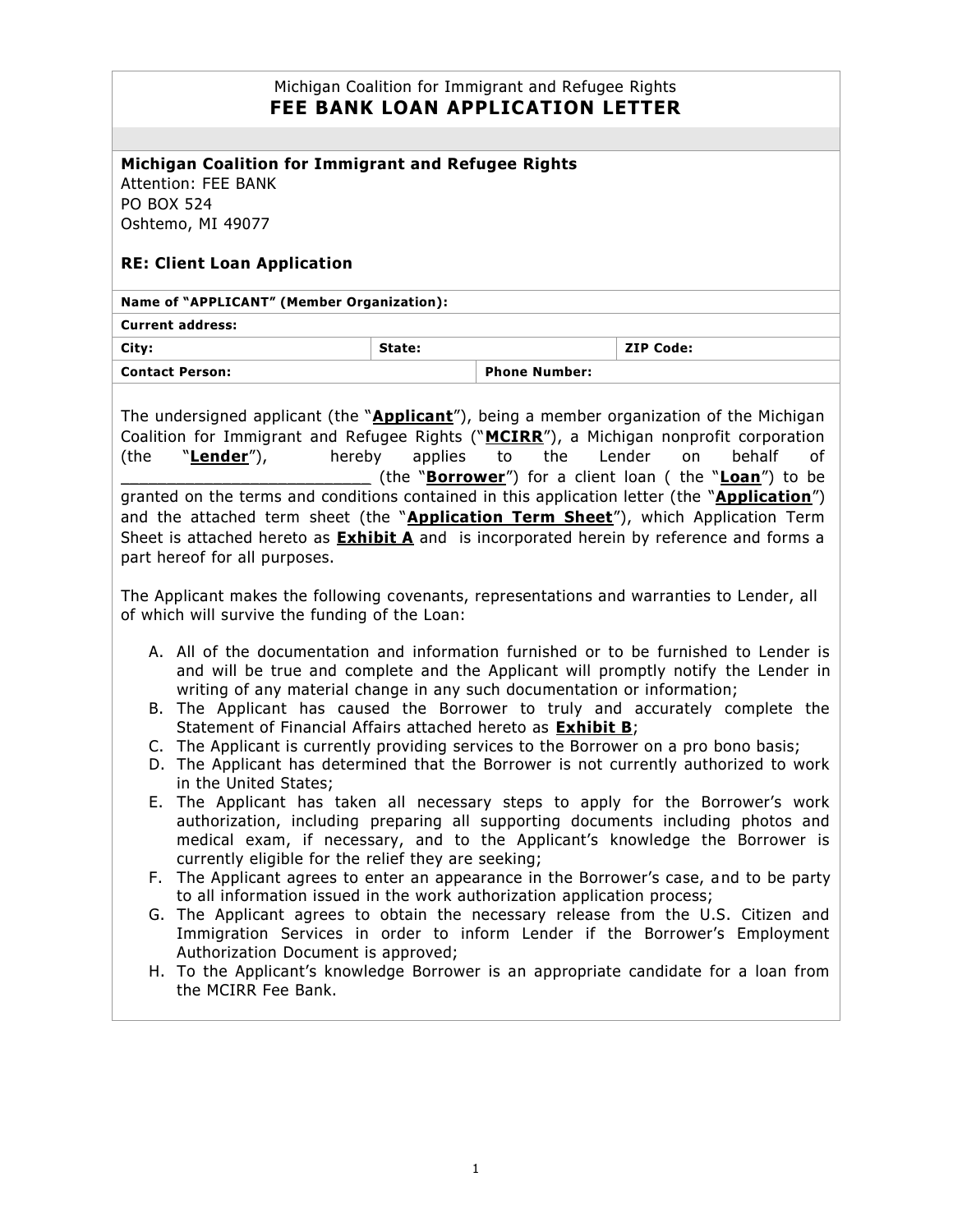# Michigan Coalition for Immigrant and Refugee Rights **FEE BANK LOAN APPLICATION LETTER**

- I. This Application is submitted by Applicant with the understanding that neither this Application nor its substance will be disclosed by Applicant or Lender to any third person except those who are in confidential relationships to Applicant (such as Borrower, legal counsel or accountants) or where the same is required by law.
- J. The undersigned Applicant has duly executed this Application to evidence its agreement to the terms and conditions included herein.

The Applicant understands and agrees that Lender is no way obligated to make the Loan contemplated hereby, and shall not fund the Loan unless and until (A) it has accepted this Application by obtaining approval from the Fee Bank Committee and issuance of a promissory note (the "Note") and (B) such Note is accepted by the Borrower. Such Note may contain additional and/or different terms and conditions than those set forth he rein. Without limiting the foregoing, the Applicant acknowledges and agrees that notwithstanding any assistance Lender or its advisors may have provided in the preparation of this Application, this Application is not an offer, a contract, a binder, a memor andum of contract, a commitment or a promise by Lender to make the Loan, or an agreement to issue any such commitment. Lender may, at any time prior to the issuance of a Note, reject this Application and have no further obligations hereunder. If Lender accepts this Application by issuing the Note, and such Note is accepted by the Borrower, then Lender agrees to make the Loan upon and subject to the provisions thereof.

This Application shall be governed by, and construed in accordance with, the laws of the State of Michigan, without regard to principles of conflicts of laws. Sincerely,

| [Coalition Member Organization] |        |      |  |
|---------------------------------|--------|------|--|
|                                 |        |      |  |
|                                 |        |      |  |
| <b>Contact Name:</b>            |        |      |  |
| Title:                          | Phone: | Fax: |  |
| Email:                          |        |      |  |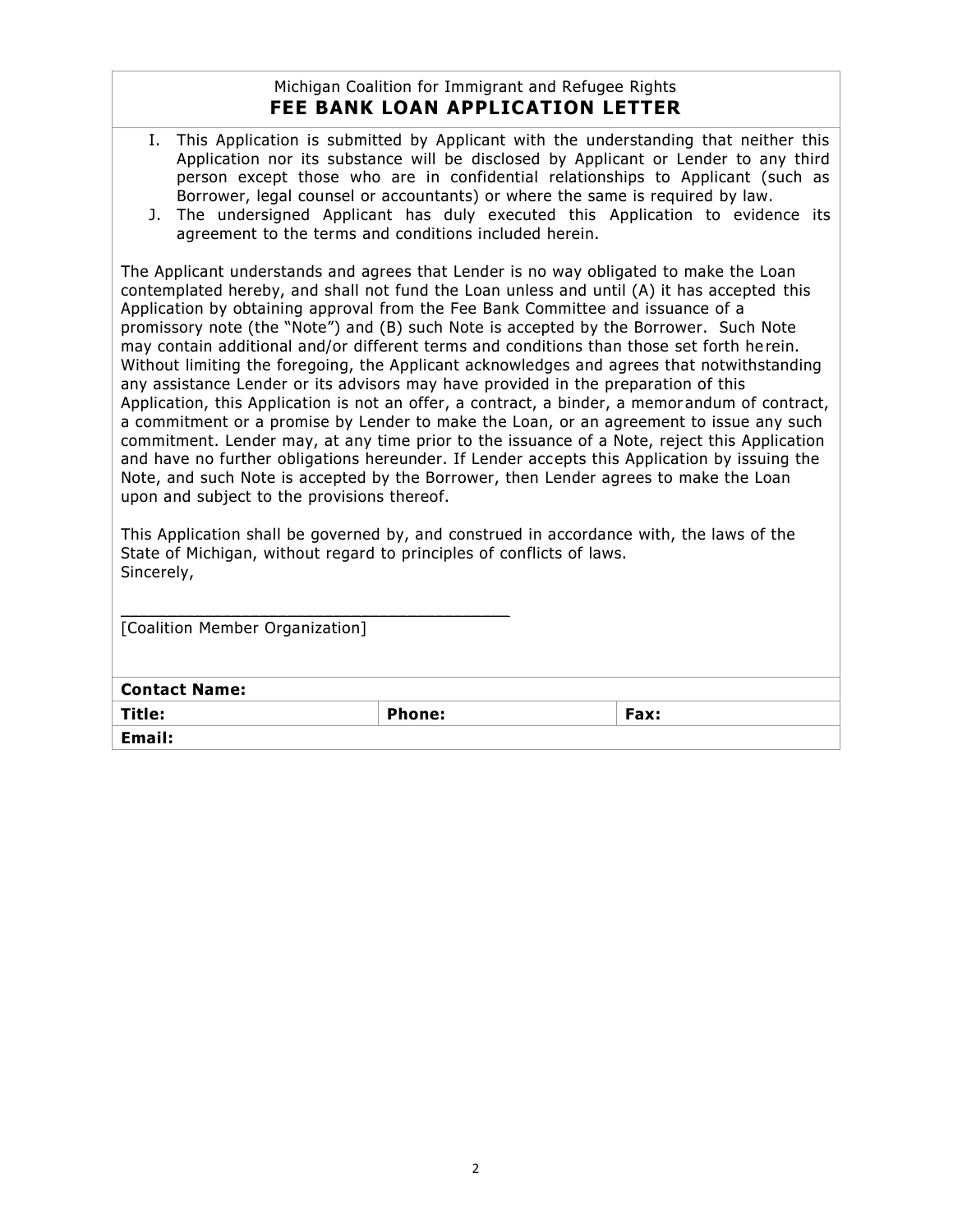## Michigan Coalition for Immigrant and Refugee Rights **EXHIBIT A**

#### **LOAN APPLICATION TERM SHEET**

This term sheet (the "Term Sheet") is attached to, and forms a part of, the Application dated \_\_\_\_\_\_\_\_\_\_\_\_\_ \_\_\_\_\_, 20\_\_\_\_\_ from \_\_\_\_\_\_\_\_\_\_\_\_\_\_\_\_\_\_\_\_\_\_\_\_\_\_\_\_\_\_(the "Applicant"), to Lender. All capitalized terms not defined herein shall have the meanings set forth in the Application.

#### **Borrower**

The borrower ("Borrower") shall be \_\_\_\_\_\_\_\_\_\_\_\_\_\_\_\_\_\_\_\_\_\_\_\_\_\_, who resides at

(name)

 $\mathcal{L}_\mathcal{L} = \{ \mathcal{L}_\mathcal{L} = \{ \mathcal{L}_\mathcal{L} = \{ \mathcal{L}_\mathcal{L} = \{ \mathcal{L}_\mathcal{L} = \{ \mathcal{L}_\mathcal{L} = \{ \mathcal{L}_\mathcal{L} = \{ \mathcal{L}_\mathcal{L} = \{ \mathcal{L}_\mathcal{L} = \{ \mathcal{L}_\mathcal{L} = \{ \mathcal{L}_\mathcal{L} = \{ \mathcal{L}_\mathcal{L} = \{ \mathcal{L}_\mathcal{L} = \{ \mathcal{L}_\mathcal{L} = \{ \mathcal{L}_\mathcal{$ (address)

# **Loan Amount**

The amount of the Loan (the "Loan Amount") will not exceed an amount calculated based upon the parameters outlined in this Term Sheet, provided, however, the maximum Loan Amount shall be **\$2,070.** 

The Loan Amount is subject to the filing fees associated with obtaining work authorization, (primarily forms I-765, I-485, and I-485 Supplement A) as determined by U.S. Citizen and Immigration Services. The Loan Amount may be contingent on other filing costs if approved in writing by the Fee Bank Committee. Any and all Loan Amounts issued by the Fee Ba nk will be limited to circumstances in which the U.S. Citizen and Immigration Services filing fees may not be waived.

## **Interest Rate**

The initial interest rate on the Loan will be 0%. The Loan will bear a default interest rate of 5%. At no time will the interest rate be greater than 7%.

## **Terms of the Loan**

| <i>Terms:</i> | The Loan shall be paid in installments of \$10 per month beginning 30 days<br>after disbursement and then beginning 3 months after the approval of work<br>authorization or lawful permanent resident status, the monthly installment<br>amount will go up to \$40 per month and continue until the loan has been paid<br>in full. |
|---------------|------------------------------------------------------------------------------------------------------------------------------------------------------------------------------------------------------------------------------------------------------------------------------------------------------------------------------------|
|               | Grace Period: Unless otherwise agreed to in writing by the Fee Bank, the first payment of<br>\$10 is due 30 days after the loan is disbursed.                                                                                                                                                                                      |
|               | <i>Prepayment:</i> The Loan may be prepaid at any time, in whole or in part, without penalty or<br>premium.                                                                                                                                                                                                                        |
|               |                                                                                                                                                                                                                                                                                                                                    |
|               |                                                                                                                                                                                                                                                                                                                                    |
|               |                                                                                                                                                                                                                                                                                                                                    |
|               |                                                                                                                                                                                                                                                                                                                                    |
|               |                                                                                                                                                                                                                                                                                                                                    |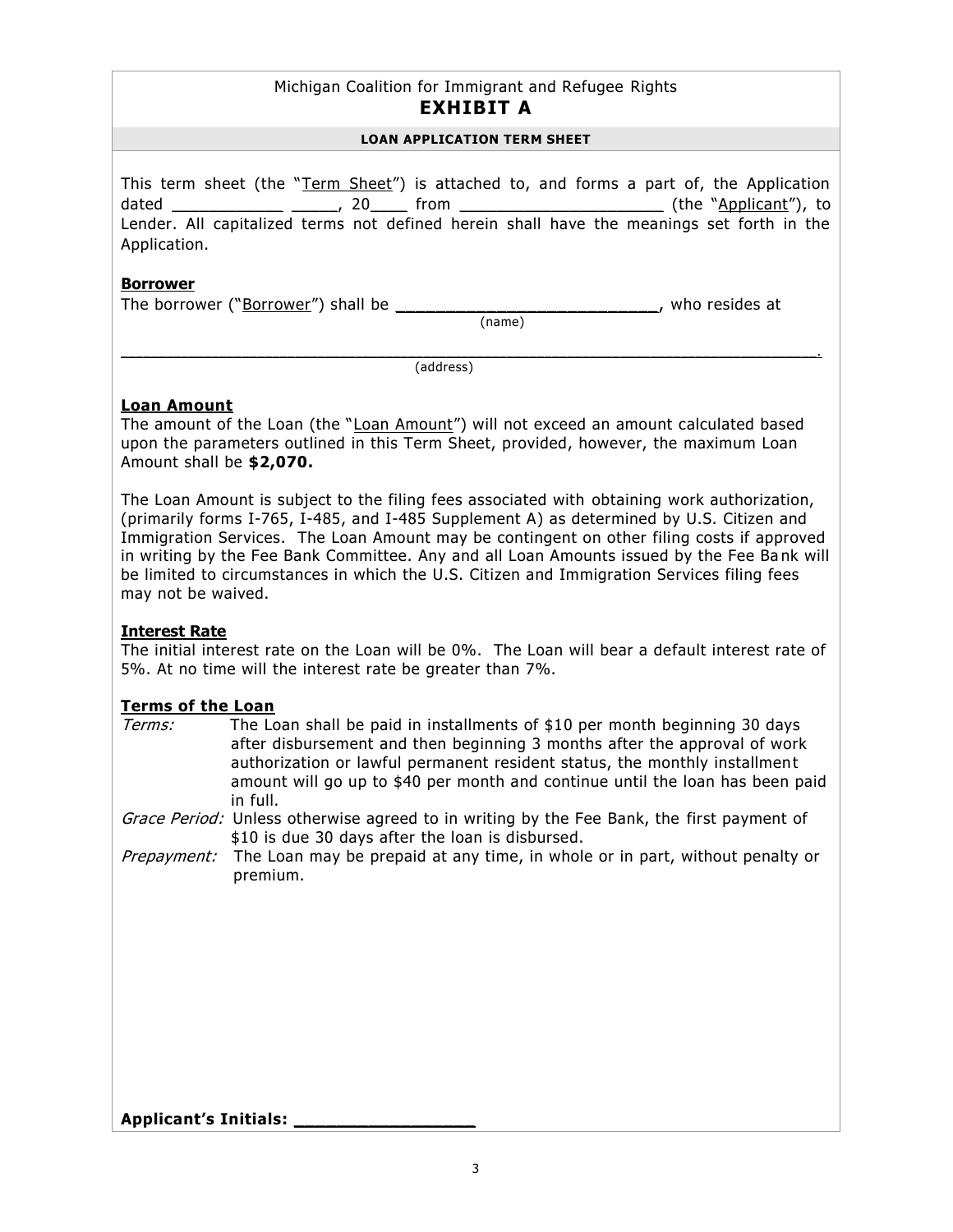# Michigan Coalition for Immigrant and Refugee Rights **EXHIBIT B**

Date:

The MCIRR Fee Bank System is funded by grants from supporters of MCIRR and the organizations that are part of the coalition (the "Member Organizations"). In order to obtain a Client Loan from the Fee Bank you must currently be receiving services from a Member Organization and have been nominated by the Member Organization for a Client Loan. The Member Organization has stated that you are qualified for work authorization and have completed all of the necessary steps for filing up until this point.

Are you a Client of an MCIRR Member Organization? Yes□ No□ Name of Member Organization: \_ Have you or your spouse ever applied for a loan from MCIRR? Yes□ No□ Date?

Have you or your spouse ever received a loan from MCIRR? Yes□ No □ Date? \_\_\_\_\_\_\_

How did you hear about the MCIRR Fee Bank? \_\_\_\_\_\_\_\_\_\_\_\_\_\_\_\_\_\_\_\_\_\_\_\_\_\_\_\_\_\_\_\_\_\_\_\_\_

#### **BORROWER INFORMATION**

| Amount Requested \$ | USCIS Application to be paid with Loan: |  |  |
|---------------------|-----------------------------------------|--|--|
| Last Name:          | Middle Name:<br>First Name:             |  |  |
| Other names used:   |                                         |  |  |
| Street Address:     |                                         |  |  |
|                     |                                         |  |  |

| Phone:                                                                                      | E-mail: |                        | Cell Phone: |         |
|---------------------------------------------------------------------------------------------|---------|------------------------|-------------|---------|
| Date of Birth: (mm/dd/yyyy)                                                                 |         | Place of Birth:        |             |         |
| In MI since:                                                                                |         | <b>Emigrant From:</b>  |             |         |
| Marital Status: Single ____ Married ____ Divorced ____ Separated ____ Widower ____ Domestic |         |                        |             |         |
| Partner ____                                                                                |         |                        |             |         |
| Residence: Rent ____ Own ____ Rent/Mortgage \$                                              |         | /month                 |             |         |
| How long at this address:                                                                   |         |                        |             |         |
| Occupation:                                                                                 |         | Name of Employer:      |             |         |
| Annual Income \$                                                                            |         | <b>Employed Since:</b> |             |         |
| <b>Business Address:</b>                                                                    |         |                        |             |         |
|                                                                                             |         |                        |             |         |
| Name of nearest close relative or friend:                                                   |         |                        |             |         |
| Relationship:                                                                               |         |                        |             |         |
| Address:                                                                                    |         |                        |             |         |
|                                                                                             |         |                        |             |         |
| Phone:                                                                                      |         | Email:                 |             |         |
| <b>SPOUSE AND DEPENDENT INFORMATION</b>                                                     |         |                        |             |         |
| Spouse's Last Name:                                                                         |         | First Name:            |             | Middle: |
| Other names used:                                                                           |         |                        |             |         |
| Street Address:                                                                             |         |                        |             |         |
|                                                                                             |         |                        |             |         |
| $D^{n+1}$ of $D^{n+1}$ , $(mm/dd/mn)$                                                       |         | <b>Dhono</b>           |             |         |

| Date of Birth: (mm/dd/yyy) | Phone:      |
|----------------------------|-------------|
| Email.                     | Cell Phone: |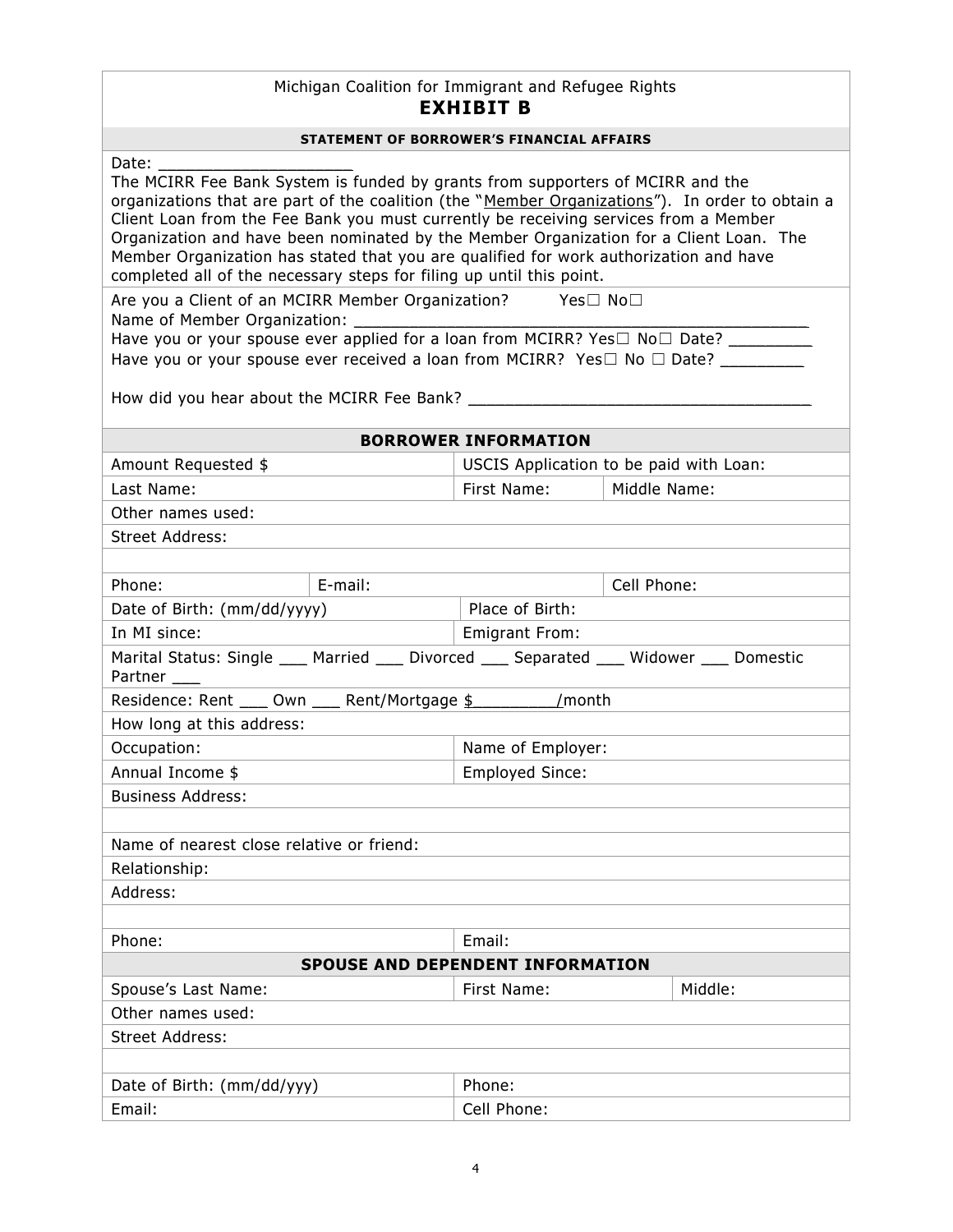| Spouse's Employer:                                                              |           | Spouse's Occupation:                  |                |      |
|---------------------------------------------------------------------------------|-----------|---------------------------------------|----------------|------|
| <b>Employed Since:</b>                                                          |           |                                       |                |      |
| # of Dependents:                                                                |           |                                       |                |      |
| Name:                                                                           | Age:      | Name:                                 |                | Age: |
| Name:                                                                           | Age:      | Name:                                 |                | Age: |
| Name:                                                                           | Age:      | Name:                                 |                | Age: |
|                                                                                 |           | <b>BANK INFORMATION</b>               |                |      |
| Name of Bank:                                                                   |           | Type of Account:<br>State:            |                |      |
| Name of Bank:                                                                   |           | Type of Account:<br>State:            |                |      |
| Name of Bank:                                                                   |           | Type of Account:<br>State:            |                |      |
|                                                                                 |           | <b>INCOME AND EXPENSES SUMMARY</b>    |                |      |
| Sources of Monthly Income                                                       |           |                                       |                |      |
| Source:                                                                         |           | Amount \$                             |                |      |
| Source:                                                                         |           | Amount \$                             |                |      |
| Source:                                                                         | Amount \$ |                                       |                |      |
|                                                                                 |           | <b>TOTAL \$</b>                       |                |      |
| Sources of Monthly Expenses                                                     |           |                                       |                |      |
| Expense:                                                                        | Amount \$ |                                       |                |      |
| Expense:                                                                        | Amount \$ |                                       |                |      |
| Expense:                                                                        |           | Amount \$                             |                |      |
| Expense:                                                                        |           | Amount \$                             |                |      |
| Expense:                                                                        |           | Amount \$                             |                |      |
|                                                                                 |           | <b>TOTAL \$</b>                       |                |      |
| Net Monthly Income and Expenses TOTAL \$                                        |           |                                       |                |      |
|                                                                                 |           | <b>CURRENT ASSETS AND LIABILITIES</b> |                |      |
| Assets: (savings, securities, car, property equity, etc.)                       |           |                                       |                |      |
| Asset:                                                                          |           | Amount \$                             |                |      |
| Asset:                                                                          |           | Amount \$                             |                |      |
| Asset:                                                                          |           | Amount \$                             |                |      |
| Liabilities: (mortgages, loans, credit cards, etc.)                             |           |                                       |                |      |
| Liability:                                                                      |           | Monthly Pmt \$<br>Total Owed \$       |                |      |
| Liability:                                                                      |           | Total Owed \$<br>Monthly Pmt \$       |                |      |
| Liability:                                                                      |           | Total Owed \$                         | Monthly Pmt \$ |      |
| Liability:                                                                      |           | Monthly Pmt \$<br>Total Owed \$       |                |      |
| Have you applied for a loan at a bank? Yes $\Box$ No $\Box$ If yes, which bank: |           |                                       |                |      |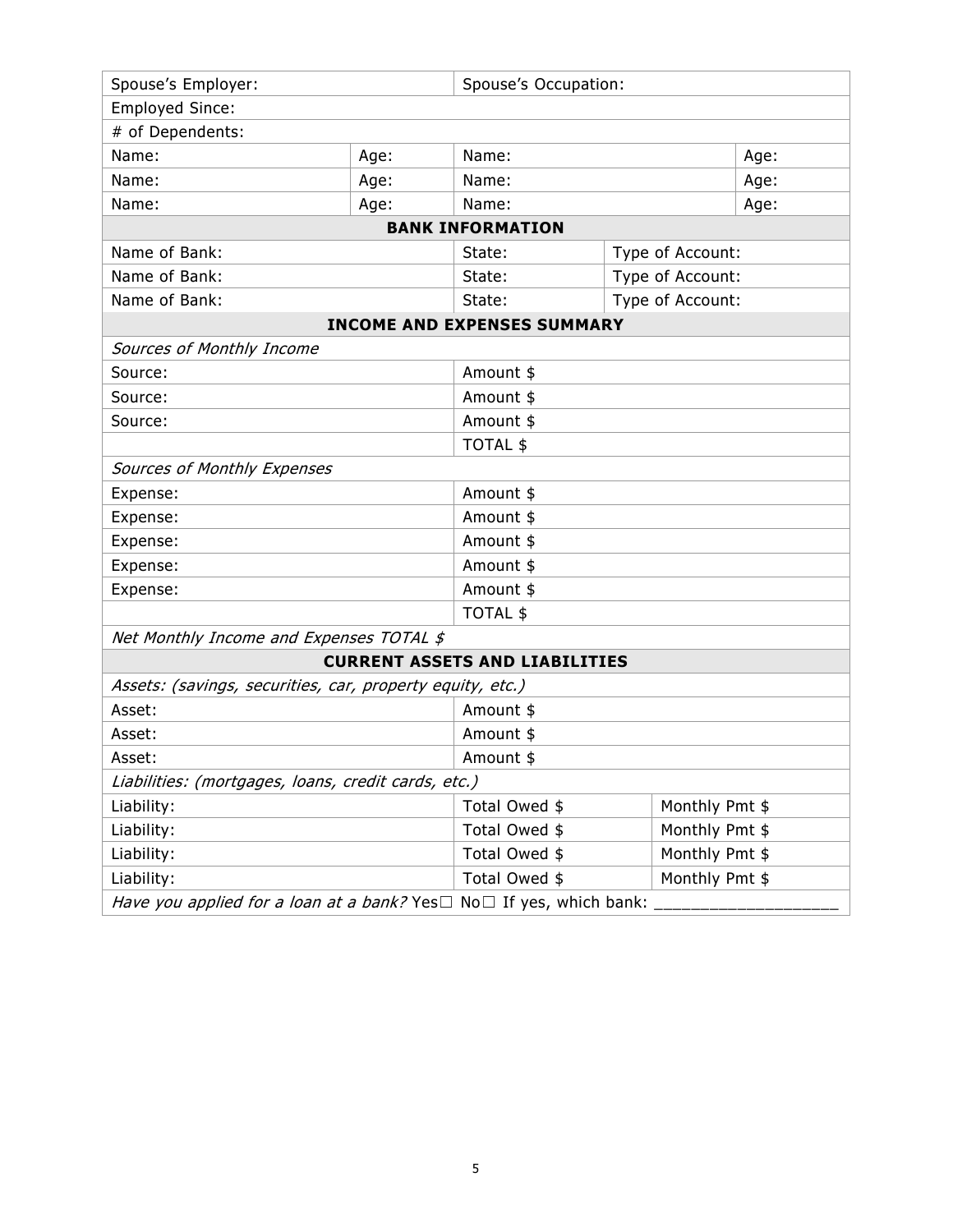#### **CERTIFICATION OF COMPLETENESS AND ACCURACY, AND APPROVAL TO OBTAIN ADDITIONAL INFORMATION**

| $\Box$ I authorize the MCIRR to investigate my credit and personal history.<br>$\Box$ I authorize agencies and persons contacted by MCIRR in connection with this application<br>(including credit reporting<br>agencies, banks, and social service organizations) to provide information about my credit and<br>personal history to MCIRR and its affiliates and representatives.<br>$\Box$ I certify that the information contained in this loan application is complete and accurate. |                                                                                                                 |  |  |  |
|------------------------------------------------------------------------------------------------------------------------------------------------------------------------------------------------------------------------------------------------------------------------------------------------------------------------------------------------------------------------------------------------------------------------------------------------------------------------------------------|-----------------------------------------------------------------------------------------------------------------|--|--|--|
|                                                                                                                                                                                                                                                                                                                                                                                                                                                                                          |                                                                                                                 |  |  |  |
|                                                                                                                                                                                                                                                                                                                                                                                                                                                                                          |                                                                                                                 |  |  |  |
| BORROWER'S ACKNOWLEDGEMENT OF TERMS AND CONDITIONS<br>I understand and agree that the following terms and conditions will apply to my loan:                                                                                                                                                                                                                                                                                                                                              |                                                                                                                 |  |  |  |
| $\Box$ My loan will be subject to a default interest rate.<br>$\Box$ I will repay my loan according to the amounts and schedule stated in the promissory note<br>that I sign.<br>$\Box$ If I fail to make payments as agreed, MCIRR may start collection proceedings against me.<br>$\Box$ I will immediately notify MCIRR about any change in my address or in my ability to make my<br>payments as agreed.                                                                             |                                                                                                                 |  |  |  |
|                                                                                                                                                                                                                                                                                                                                                                                                                                                                                          | Date and the state of the state of the state of the state of the state of the state of the state of the state o |  |  |  |
|                                                                                                                                                                                                                                                                                                                                                                                                                                                                                          | <b>Date Exercise State</b>                                                                                      |  |  |  |